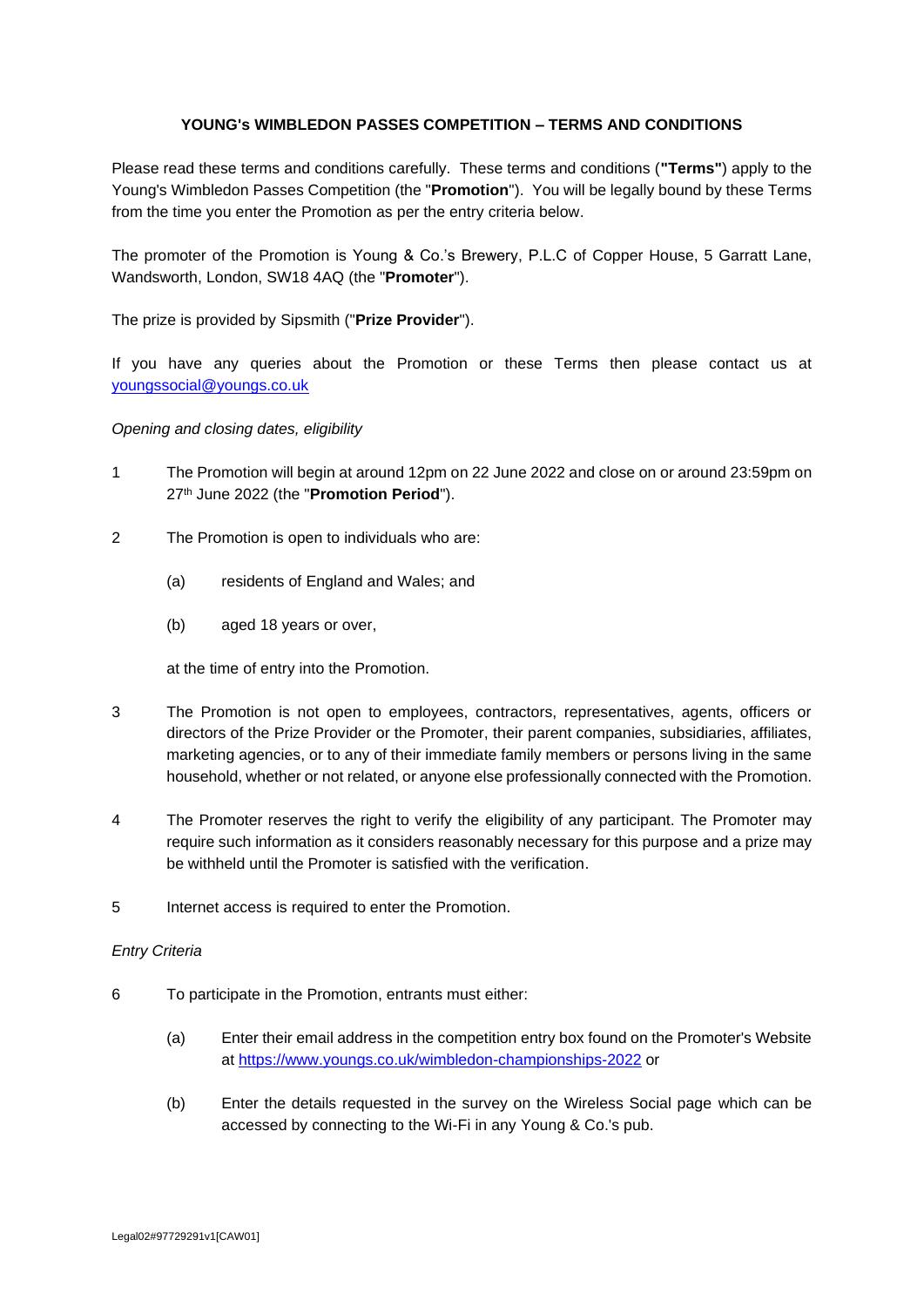- 7 Only one entry per participant via either the Promoter's Website or the Wireless Social page. Entries must be completed correctly and received by the Promoter during the Promotion Period to be eligible to be entered into the prize draw. Any entries completed or received outside of the Promotion Period will not be included in the prize draw.
- 8 Entries generated by script, macro, mechanical or other automated means are prohibited and will cause disqualification. Multiple entries made through agents, third parties, organised groups or any entry duplication method are not valid and will not be entered into the prize draw.
- 9 Entries that are not submitted in accordance with these Terms and/or that are delayed, damaged, incomplete, altered, illegible or otherwise defective are not valid and will not be entered into the prize draw.
- 10 The Promoter accepts no responsibility for entries that are delayed or rendered invalid for any reason beyond its control.

## *Prize Draw*

- 11 Participants who fulfil the entry criteria during the Promotion Period will be automatically entered into the prize draw ("**Prize Draw**") to win a prize.
- 12 If at any time you wish to withdraw from the Prize Draw, your request should be made in writing to the Promoter at youngssocial@youngs.co.uk

## *Selection of the Winner*

- 13 One (1) winner will be selected at random from all valid and eligible entries received during the Promotion Period ("**Winner**").
- 14 The Winner will be selected on or around  $27<sup>th</sup>$  June 2022.
- 15 The Winner will be contacted by the Promoter by email, asked to confirm their compliance with these Terms and given instructions on how to claim the prize. The Winner may be required to produce a valid form of government issued ID and other personal information pertaining to them and their guest on request by the Promoter in order to fulfil the prize. Participants who have not won the prize will not be notified.
- 16 The Winner must respond to this notification within 24 hours, otherwise a new winner will be chosen at random.
- 17 In the event the Winner cannot be contacted after reasonable efforts by the Promoter, does not accept the prize, is not eligible for the prize or has not complied with these Terms, the Promoter will award the prize to a replacement winner selected in the same way as the original Winner.
- 18 The Winner's name, county and the prize won will (unless the Winner has objected on lawful grounds) be made available by emailing the following address by  $31<sup>st</sup>$  August 2022: youngssocial@youngs.co.uk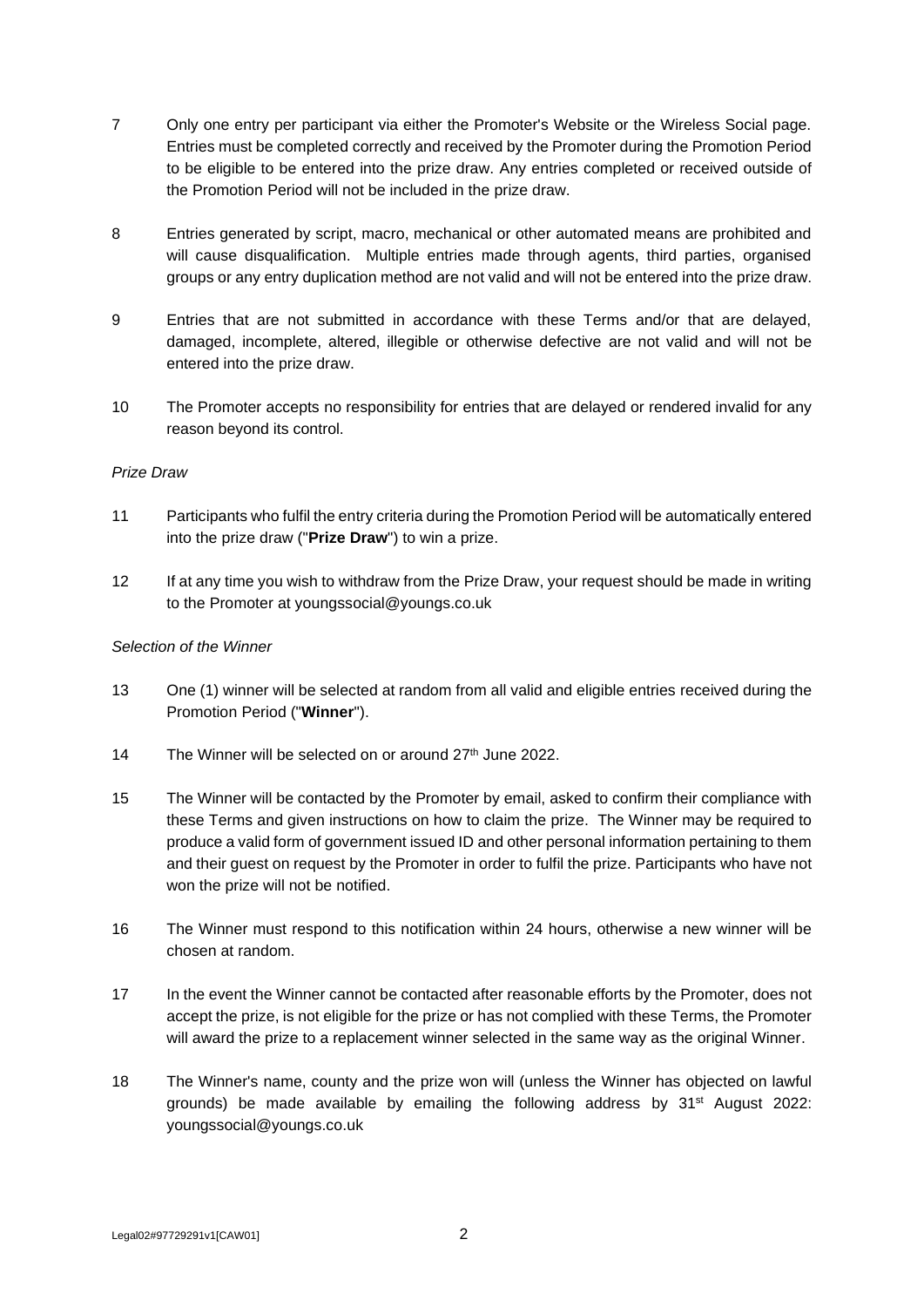19 The Promoter may request that the Winner participates in non-paid publicity or advertising relating to the Promotion, which may include having their photograph taken for promotional or press purposes. The Promoter reserves the right to feature the name, photograph and location of the Winner and their guest (if applicable) in any future marketing materials, website publications, promotions and/or prize draws.

*Prize*

- 20 The prize consists of one pair of grounds passes for the Wimbledon tennis championships, at the All England Lawn Tennis Club, Church Road, Wimbledon, London on 9 July 2022.
- 21 Tickets will be provided via the 'MyWimbledon' app. Winners will need to sign up for a MyWimbledon account and will be issued their ticket via this portal.
- 22 Grounds passes do not include entry to the show courts (Centre Court, Court 1 and Court 2).
- 23 The prize does not include travel to or from the venue, accommodation, food and drink or any other expenses.
- 24 There is no cash or other gift alternative to Prize, except in the event of circumstances outside the Promoter's reasonable control, where the Promoter reserves the right (but is not obliged) to substitute a similar or alternative gift of equivalent or greater value.
- 25 The Prize is non-transferable and non-refundable.

## *General*

- 26 The Promoter reserves the right to disqualify any participant it believes not to be participating within the spirit of the Promotion or suspects of participating in any unfair or unjust behaviour. The Promoter reserves the right to use its discretion in all respects and to enforce any penalty or sanction it deems appropriate.
- 27 Any questions, comments or complaints regarding this Promotion should be directed to the Promoter at youngssocial@youngs.co.uk.
- 28 The Promoter reserves the right to delay, postpone or cancel the Promotion and/or amend or alter these Terms in the event of circumstances outside its reasonable control, which it considers make it necessary for it to do so. By continuing to take part in the Promotion subsequent to any revision, participants shall be deemed to have agreed to the amended terms.
- 29 If there is a conflict in these Terms with any other terms whatsoever attached to any other advertising material in respect of this Promotion, these conditions will take precedence.
- 30 The Promoter accepts no responsibility or liability for (a) any entries which are not received due to the use of incorrect or inaccurate entry information, any faulty or failed electronic data transmissions, or for any other reason; (b) any unauthorised access to, or theft, destruction or alteration of entries at any point in the operation of the Promotion; (c) any technical malfunction, failure, error, omission, interruption, deletion, defect, delay in operation or communications line failure, regardless of cause, with regard to any equipment, systems, networks, lines, satellites,